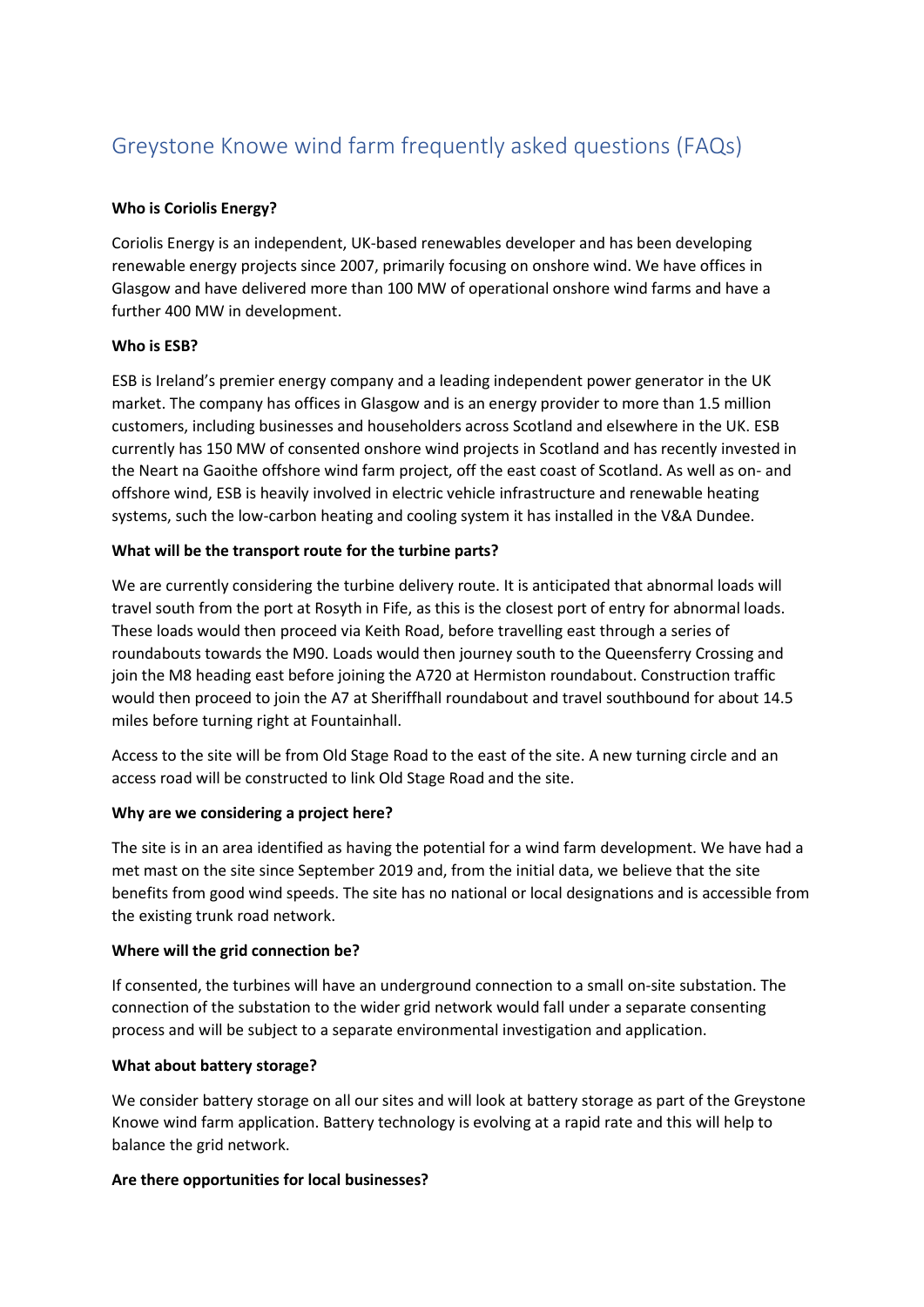We are committed to working with local businesses on our projects and have a section on our website, [www.greystoneknowewindfarm.co.uk/register-supplier.aspx](http://www.greystoneknowewindfarm.co.uk/register-supplier.aspx) where businesses can sign up to learn about any opportunities should the project be consented. Please let any local businesses know about the proposals if they are interested in the project.

## **What are the next steps for the project?**

We will hold an online exhibition in October 2020 and will review the feedback to help inform the proposals as we progress the plans before an eventual application in 2021.

Our studies that will form part of the application, in the form of an environmental impact assessment, are ongoing and we will upload all the documents online for residents to review.

#### **Where will the wind farm be?**

The site sits to the west of the A7, 2km south of Heriot and 2.5km to the west of Fountainhall, in the Scottish Borders. The site is currently used as upland grazing land and has small blocks of plantation forestry.

#### **How big will the wind farm be?**

The wind farm will have up to 14 turbines; the final number will be decided after the environmental impact assessment has been completed. Each turbine will be up to 180 metres tall from the ground to the tip of the blade and have a rotor diameter of about 150 metres.

#### **How long will it take to build the wind farm?**

It usually takes about 18 months to build a wind development of the size of Greystone Knowe.

If the project is consented, we would expect construction to start in the mid-2020s.

# **Will I be able to see the turbines from my house?**

Where the turbines will be visible from has not yet been confirmed. An indication of where turbines might be visible from is shown as a zone of theoretical visibility. You can see this by looking at Figure 2.2 in th[e scoping report](https://coriolisv3.opendebate.co.uk/files/greystoneknowe/200521_Greystone_Knowe_Scoping_Report_Final_Rev01_reduced_compressed_1.pdf)

#### **When might Greystone Knowe wind farm be operational?**

The date of operation of the proposed wind development has not been confirmed, but the wind farm is likely to be built and operational by the mid to late 2020s.

# **How would the wind farm benefit the local community?**

We are committed to £5,000 per megawatt in community benefit per annum, which could mean up to £350,000 a year. We are also committed to shared ownership opportunities if there is interest from the local community.

Coriolis Energy is currently exploring the options for community benefit. The options available would be to either pay community benefit on a per megawatt basis into a community benefit fund or to explore an alternative structure with the community.

Coriolis and ESB will also be offering the community a shared ownership opportunity with this wind farm. Further information can be found in the Scottish Government's Shared Ownership Good Practice document.